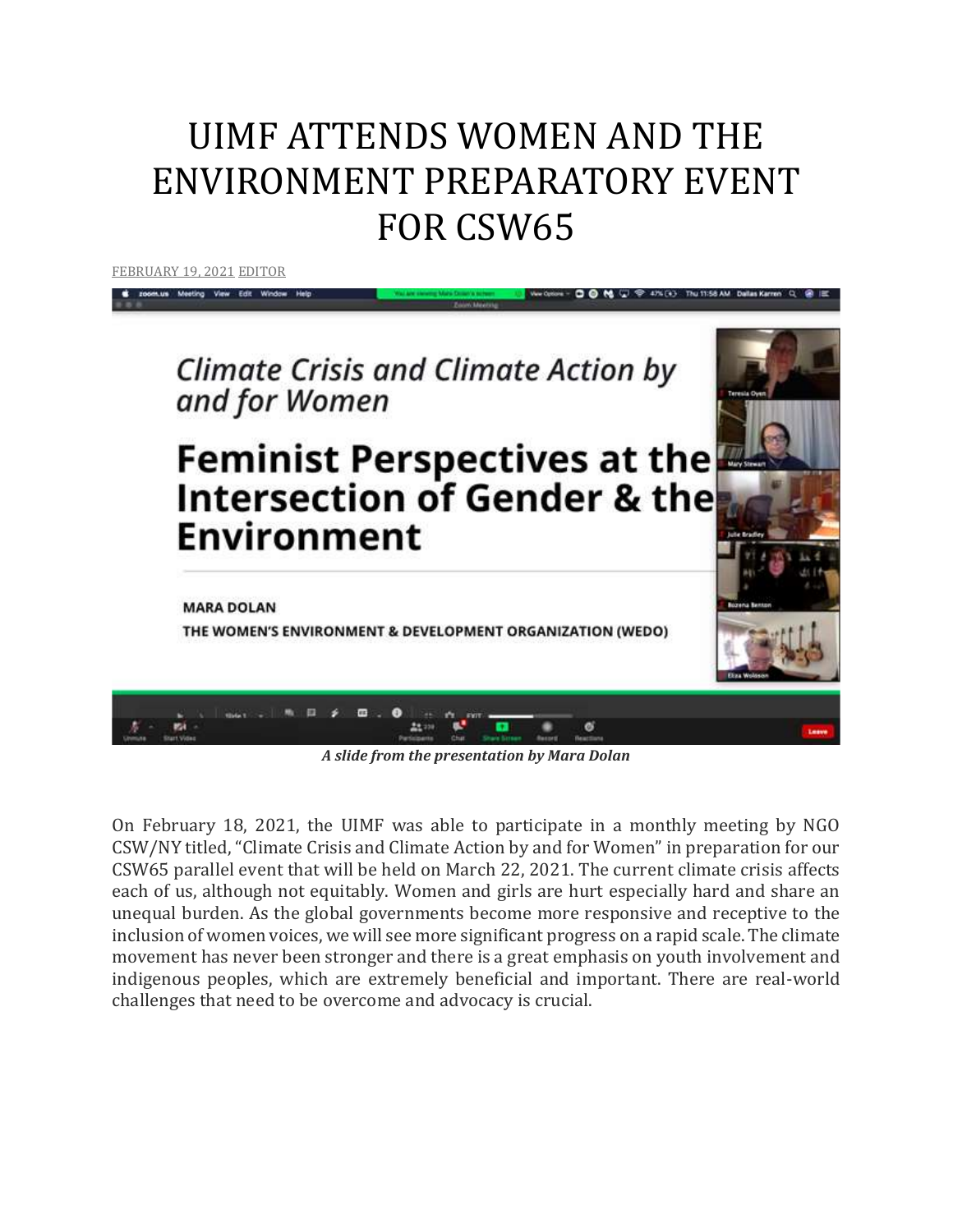

*Osprey Orielle Lake, Founder and Executive Director of the Women's Earth and Climate Action Network International, speaks during the meeting.*

Telking: Mara Dolan

O O Encorsing

**What are the linkages?** 

crop failure natural disaster water scarcity increased burden on women walking women have a higher incidence of women experience increased mortality in natural disasters; women can agricultural work & hounshold further distances to access safe water & food production burden suffer from an increased threat of sexual impacts access to education and violence economic stability л fuel shortage conflict disease displacement many women in developing as caregivers, women often women suffer greatly from forced migration could countries spend between 2-9 experience an increased burden for the consequence of conflict hoors a day collecting fuel and exacerbate women's caring for young, sick and eiderly an such as rape, violence, fodder, and performing cooking well as lack of access to health vulnerability anxiety and depression chares facilities

| - 方 - 四 -          |  |                                                |  | Leave |
|--------------------|--|------------------------------------------------|--|-------|
| Unmute Start Video |  | Perfolgerts Chat Share-Street Resort Reactions |  |       |

*A slide from the presentation*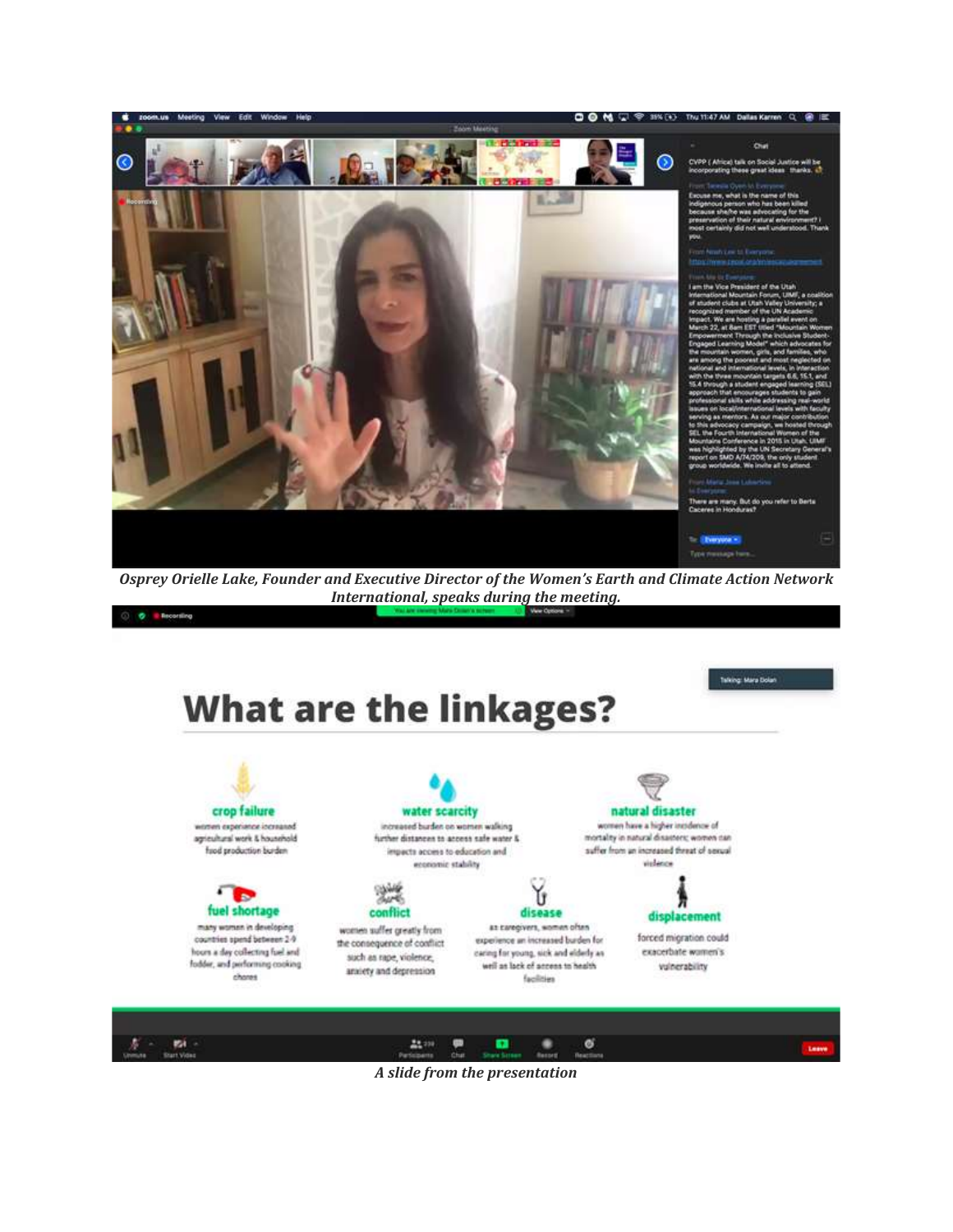We were able to attend a presentation by Mara Dolan from the WEDO, a global women's advocacy organization, on how women are greatly affected by climate change and gender inequality. The top goals of WEDO are: (1) Women are empowered to claim their rights as decision-makers, advocates and leaders, especially on issues related to environment and sustainable development. (2) Sustainable development policies, plans and practices are gender-responsive, environmentally and socially-just, and effectively implemented.

11:47 AM

## From Me to Everyone:

I am the Vice President of the Utah International Mountain Forum, UIMF, a coalition of student clubs at Utah Valley University; a recognized member of the UN Academic Impact. We are hosting a parallel event on March 22, at 8am EST titled "Mountain Women Empowerment Through the Inclusive Student-Engaged Learning Model" which advocates for the mountain women, girls, and families, who are among the poorest and most neglected on national and international levels, in interaction with the three mountain targets 6.6, 15.1, and 15.4 through a student engaged learning (SEL) approach that encourages students to gain professional skills while addressing real-world issues on local/international levels with faculty serving as mentors. As our major contribution to this advocacy campaign, we hosted through SEL the Fourth International Women of the Mountains Conference in 2015 in Utah. UIMF was highlighted by the UN Secretary General's report on SMD A/74/209, the only student group worldwide. We invite all to attend.

## *Screenshot of chat*

I was also able to advocate for mountain women and girls and invite the conference to attend our parallel event while highlighting the UIMF. This event touches on the main theme of CSW65, Sustainable Development Goal #5, as well as the environmental and climate issues that affect mountain communities and women. The UIMF mission is dedicated to advocating "…the sustainability of the world's mountain environments and livelihoods by implementing *three [mountain](http://utahimf.org/wp-content/uploads/2019/10/Sustainable-Development-Goal.pdf) targets* [6.6, 15.1, and 15.4 by] student engaged learning through advocacy, networking, knowledge sharing, and exchanges of best practices both locally and globally."